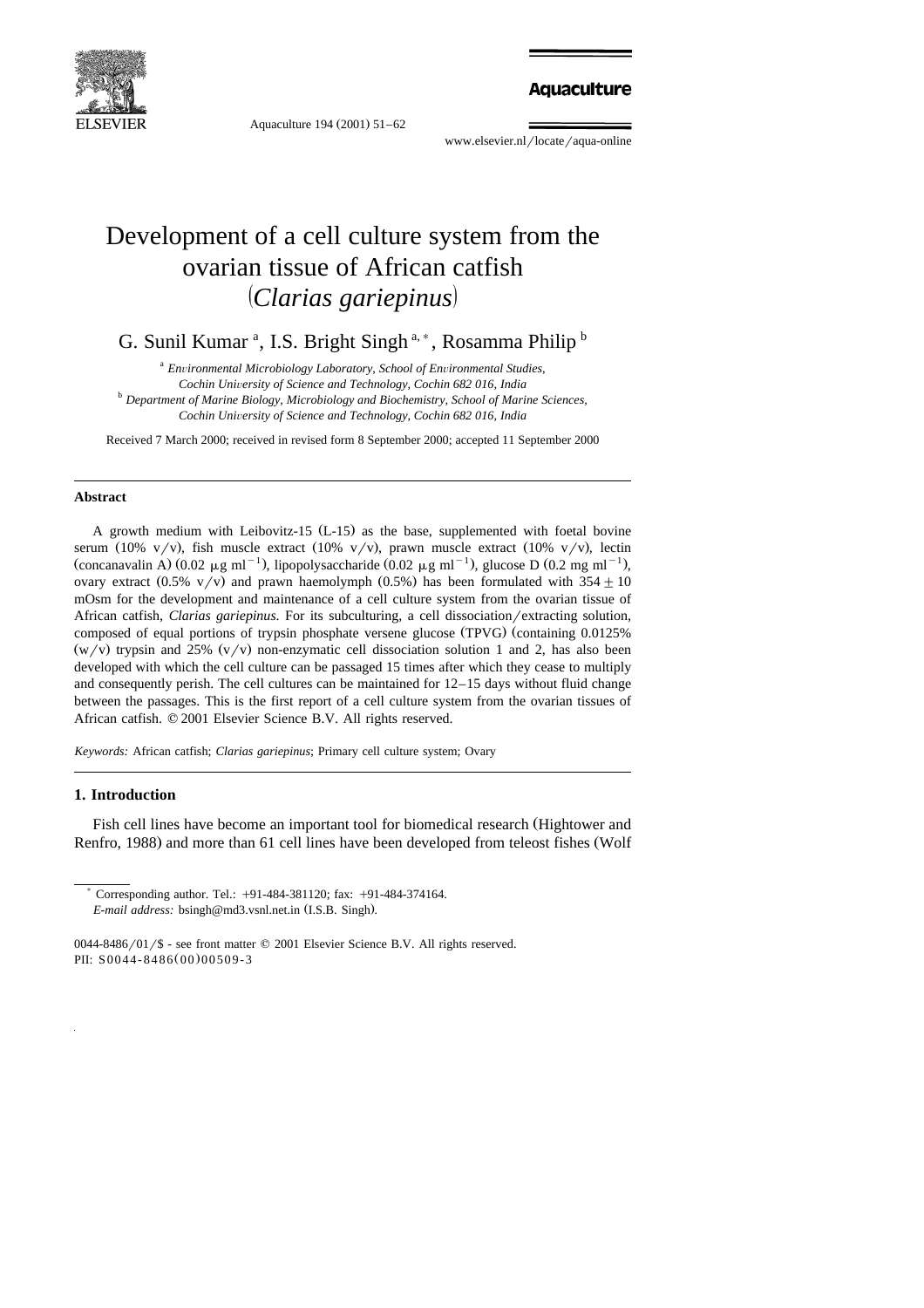and Mann, 1980). Several workers (Bols et al., 1994; Chen et al., 1983; Driever and Rangini, 1993; Eun-Ho et al., 1989; Komura et al., 1987; Lu et al., 1990; Nicholson et al., 1987; Ostrander et al., 1995) claimed that they could passage the primary cell cultures and cell lines developed from fish species such as *Ctenopharyngodon idella* Ž . Ž. fin, snout, swimbladder , *Oncorhynchus mykiss* gills, ovary , *Brachydanio rerio* (embryo), *Umbra limi* (fin), *Oryzias latipes* (fin), *Epinephelus amblycephalus* (kidney), *Lateolabrax japonicus* (liver and heart), and *O. mykiss* (liver) 50–120 times, but no reports were available about their commercial availability. At present, established fish cell lines such as BB (bullhead brown trunk), GF (grunt blue stripped fin), FHM (fat head minnow skin), RTG-2 (rainbow trout gonads) and RTH-149 (rainbow trout hepatoma) are available commercially. But, for any genuine virus isolation, fish cell lines developed from the fish species concerned or related fish species are always advisable (Singh et al., 1995). In that case, the researchers in the tropics are deprived of cell lines of their choice, and that may be the reason for the limited number of reports on viruses from warm water fishes compared with those from cold water ones (Chen et al., 1983). Concomitant with the high culture density and spread of aquaculture, fish diseases especially with viral aetiology have become important, demanding effort in developing cell lines from the tropical cultivable fish species. In India, a cell line from caudal fin of rohu, *Labeo rohita* (Lakra and Bhonde, 1996), heart tissue of major carp (Rao et al., 1997), gill of mrigal *Cirrhinus mrigala* (Sathe et al., 1995), primary cell culture from kidney of *Heteropneustus fossilis* (Singh et al., 1995), and the primary cell culture system from the larvae of *Poecilia reticulata* (Kumar et al., 1998) are the only reports available.

*Clarias gariepinus*, known as African catfish, is the recent addition to aquaculture in India. The omnivorous fish (Pillai, 1995) breeds in captivity and due to the same reason it becomes a good donor fish for various organs and tissues for cell line development. For any such work, availability of an appropriate medium and subculturing techniques are the limiting factors as these are specific to the type of tissue used and the type of cells developed irrespective of the fish species. The present work was aimed at developing a cell culture system from the ovarian tissue of *C. gariepinus* using a modified medium and a subculturing technique.

### **2. Materials and methods**

#### *2.1. Preparation of media*

Minimum essential medium (MEM) with Earle's salts and without L-glutamine, sodium bicarbonate and antibiotics, Leibovitz medium (L-15) with glutamine and without antibiotics, and the medium M199 with Hank's salt, L-glutamine and without sodium bicarbonate and antibiotics (HI-MEDIA Laboratories, Bombay) were employed as the basal media simultaneously. The media were prepared in glass double distilled water and when MEM was autoclaved at 10 lb for 10 min, the other media were filter sterilized using membrane of  $0.22 \mu m$  mesh (Sartorius India, Bangalore). The media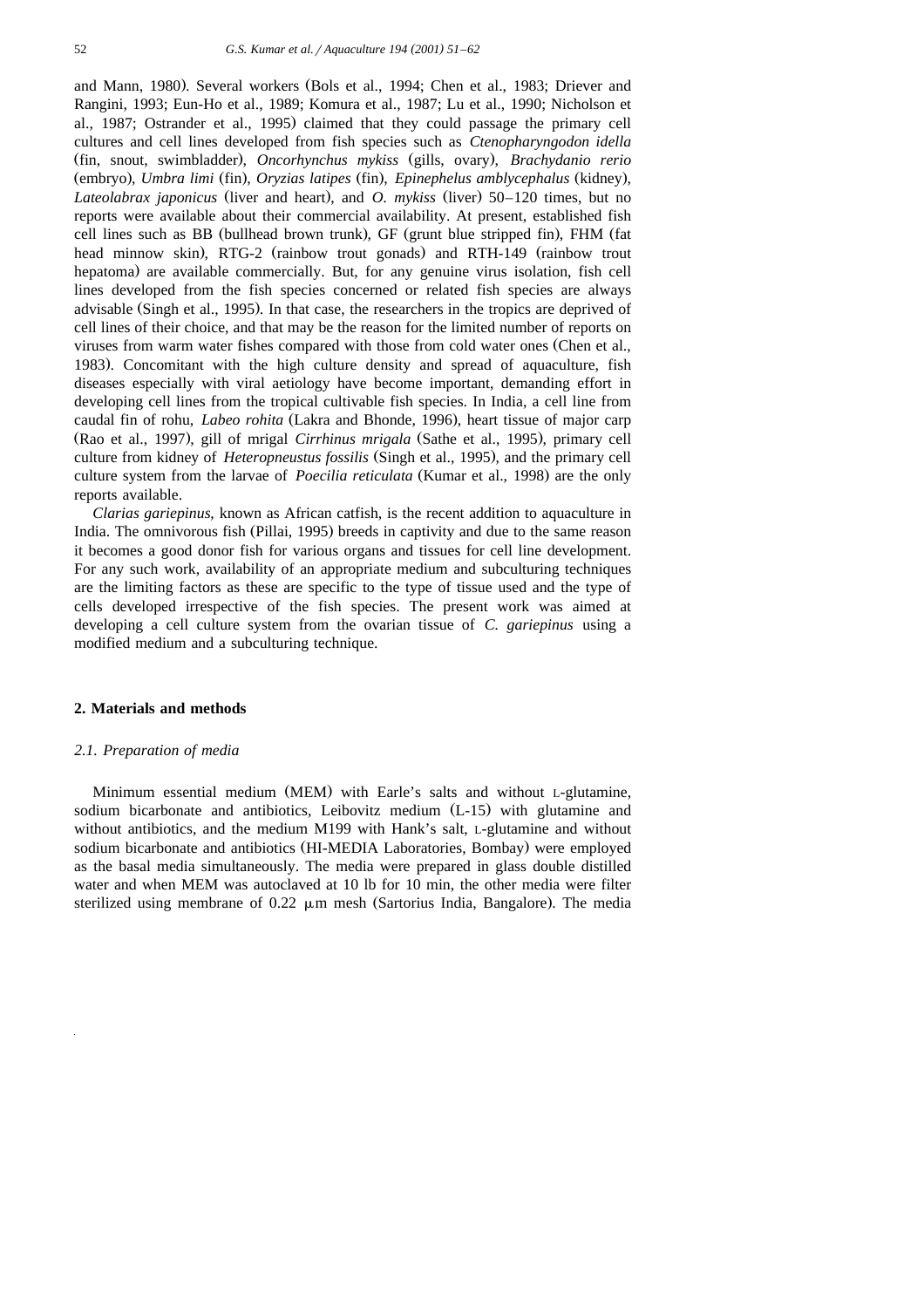were completed, by adding aqueous,  $3.5\%$  (w/v) sodium bicarbonate (HIMEDIA Laboratories), antibiotic mixture  $(0.2 \text{ ml} / 100 \text{ ml})$  containing Benzyl penicillin i.p.  $(1000000 \text{ units})$  and streptomycin sulphate i.p. equivalent to 1 g of streptomycin base dissolved in 5 ml each in sterile double distilled water and mixed together. The procedure described by Schmidt (1969) was followed for the preparation and reconstitution of media.

To arrive at an appropriate composition of the media for the cell culture development, the experiment was undertaken in 19 different phases as summarized in Table 1. In the first phase of the experiment, completed media such as M199, minimum essential medium (MEM) and Leibovitz-15  $(L-15)$  supplemented with foetal bovine serum (FBS) (HI-MEDIA Laboratories) to the final concentration 10% ( $v/v$ ) was used. Subsequently, during the second phase, to the above media, fish muscle extract (FME) was added to a final concentration of 10%  $(v/v)$ . To prepare FME, 10 g muscle tissue of *C. gariepinus* was macerated in 100-ml phosphate buffered saline (PBS)  $(1 \times)$  and centrifuged at 6000 rpm in order to remove the debris. The supernatant was inactivated in a water bath at 568C for half an hour. The fluid was again centrifuged to remove the coagulated proteins, filtered through a Seitz filter of  $0.45 \mu m$  mesh and then filter sterilized by passing it through a membrane of 0.22  $\mu$ m mesh after which it was stored at 4<sup>o</sup>C (Singh et al., 1995). Meanwhile, in the third phase, to the completed media with FBS, prawn muscle extract (PME) derived from *Penaeus monodon* was incorporated to a final concentration of 10%  $(v/v)$ . The procedure adapted for preparing PME was analogous to the one used for fish muscle extract, but without the step involved for inactivation. Following this, as the fourth phase, to the media completed with FBS both FME and PME were added to a final concentration of 10%  $(v/v)$  each. During the fifth phase, in addition to FBS, FME and PME, lectin (L 9132, from *Phaseolus vulgaris*, red kidney bean, Sigma), represented as lectin-1 was supplemented to a final concentration of  $0.02 \mu$ g ml<sup>-1</sup> dissolved in PBS. Subsequently lectin (L 5275 concanavalin A, from *Canavalia ensiformia* (Jack bean Type IV S, Sigma) represented as lectin-2 was incorporated to a final concentration of 0.02  $\mu$ g ml<sup>-1</sup> which formed the sixth phase of the experiment. Later, lectin-1 and lectin-2 were replaced (seventh phase) with lipopolysaccharides, (L 2654, Sigma) to a final concentration of 0.02  $\mu$ g ml<sup>-1</sup>. During the eighth phase, the above growth factors were replaced by glucose-D, in the ninth phase by sucrose, and in the tenth phase by trehalose to a final concentration of 0.2 mg  $ml^{-1}$  and in the eleventh phase by insulin to a final concentration 0.02  $\mu$ g ml<sup>-1</sup>. In the twelfth phase, the above-mentioned basic media with FBS, FME and PME were supplemented with ovary extract (OE) to a final concentration of 10%  $(v/v)$ . For preparing ovary extract (OE) 10 g ovary collected aseptically from *C. gariepinus* was macerated in 100 ml PBS  $(1 \times)$ and centrifuged at 6000 rpm for 15 min passed through a seitz filter of 0.45  $\mu$ m mesh, again filtered through a membrane of 0.22  $\mu$ m mesh and stored at 4<sup>o</sup>C. In the next phase (thirteenth), the media with FBS, PME and FME were supplemented with  $0.5\%$  (v/v) prawn shell extract (PSE). For preparing PSE 10 g fresh shells from P. *monodon* were repeatedly washed with PBS, macerated with the help of glass wool in 100 ml PBS, centrifuged at 6000 rpm for 20 min at  $4^{\circ}$ C and passed through a Seitz filter of 0.45  $\mu$ m mesh and finally passed through a membrane of 0.22  $\mu$ m mesh and kept at 4<sup>o</sup>C. Subsequently, in the fourteenth phase, the prawn shell extract was substituted with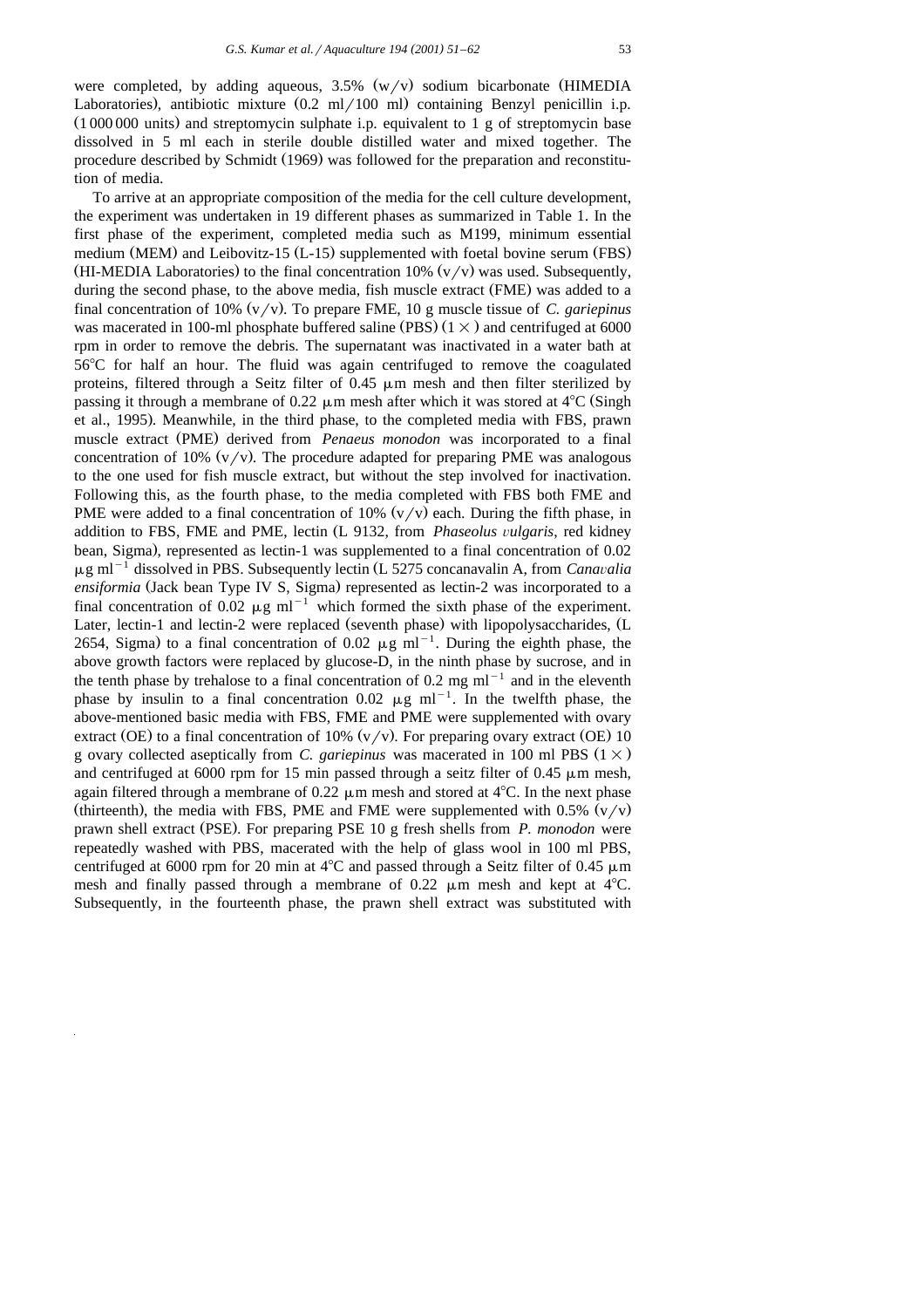chitosan (chit) prepared according to Madhavan and Ramachandran Nair (1974). In the fifteenth phase, the chitosan was substituted with  $0.5\%$  ( $v/v$ ) clam haemolymph (CHL). To collect haemolymph, the cell surface of *(Villoritta villoritta)* was washed thoroughly with autoclaved seawater, and shells were opened by inserting a scalpel blade, and the haemolymph collected from adductor muscle using tuberculin syringe aseptically. An equal quantity of PBS was added to the haemolymph, centrifuged thrice at 10 000 rpm for 10 min and passed through a membrane filter of 0.22  $\mu$ m mesh and stored at 4<sup>o</sup>C. In the sixteenth phase, CHL 0.5%  $(v/v)$  was replaced with fish skin extract (FSE) prepared from *C. gariepinus* following the procedures used for preparing FME. In the seventeenth phase, the FSE was replaced with 50% diluted prawn haemolymph (PHL) to a final concentration of 0.5%  $(v/v)$ . Haemolymph was collected aseptically from juvenile *Penaeus indicus* using capillary tube from a sinus situated beneath the rostral spine. To prevent clotting, 0.015% ( $w/v$ ) aqueous L ( $-$ ) cystine (Loba Chemicals, Bombay) was used for rinsing capillary and eppendorf tubes. An equal quantity of PBS was added to the haemolymph and centrifuged at  $10\,000$  rpm at  $4^{\circ}$ C for 10 min and passed through a membrane filter of 0.22  $\mu$ m mesh and stored at 4°C. In the seventeenth phase, in addition to FBS, FME and PME a cocktail of growth factors was added, containing (OE) to an end concentration of 0.5%  $(v/v)$  glucose D (0.2 mg ml<sup>-1</sup>), LPS (0.02  $\mu$ g ml<sup>-1</sup>), and lectin-2 (0.02  $\mu$ g ml<sup>-1</sup>). In the last phase (nineteenth), in addition to the above additives, (eighteenth phase) PHL, to a final concentration of  $0.5\%$  ( $v/v$ ), was also added. Osmolarity of this preparation was determined using FISKE 110 osmometer  $(USA)$ .

#### *2.2. Fish and tissue explants*

Female *C. gariepinus* weighing 20–30 g each were obtained from M/s Rosen Fisheries, Trichur, Kerala and starved in an aquarium for 3 days with frequent water exchange to facilitate the emptying of the fish intestine. The fishes were sacrificed by plunging them in crushed ice for 10–15 min. Their surface was disinfected by immersing them in sodium hypochlorite diluted in distilled water to a final concentration of  $600 \pm 25$  ppm chlorine for 15 min. The dead fishes were washed 5 times with autoclaved tap water at room temperature  $(28 \pm 0.5^{\circ}C)$ , immersed in 70% (v/v) ethanol for 10 min, washed again with sterile distilled water, and swabbed with 70% ethanol  $(v/v)$ . The ventral side of the body was cut open aseptically, the ovarian tissue was removed and placed in cold phosphate buffered saline (PBS) containing 0.2% glucose  $(w/v)$  and 0.2 ml of the earlier described antibiotic mixture per 100 ml, after which it was washed three times with the same fluid. The tissue was minced into 20 pieces of 1  $mm<sup>3</sup>$  in growth medium using a surgical scalpel blade placed on a rubber cork in laminar flow cabinet. Before seeding, the tissue culture flasks  $(25 \text{ mm}^2, \text{Borosil India},$ Bombay), the growth surface was conditioned with 0.5 ml foetal bovine serum (FBS) for 24 h at room temperature  $(28 + 2^{\circ}C)$ . The tissue pieces were then spread over the growth surface uniformly using a wide mouthed Pasteur pipette and allowed to stick onto the surface for 8–10 h without adding the growth medium. Subsequently, the growth media were gently added through the side without dislodging the explant, the flasks were stoppered with rubber corks, and incubated at  $26 \pm 2^{\circ}C$ . Daily observations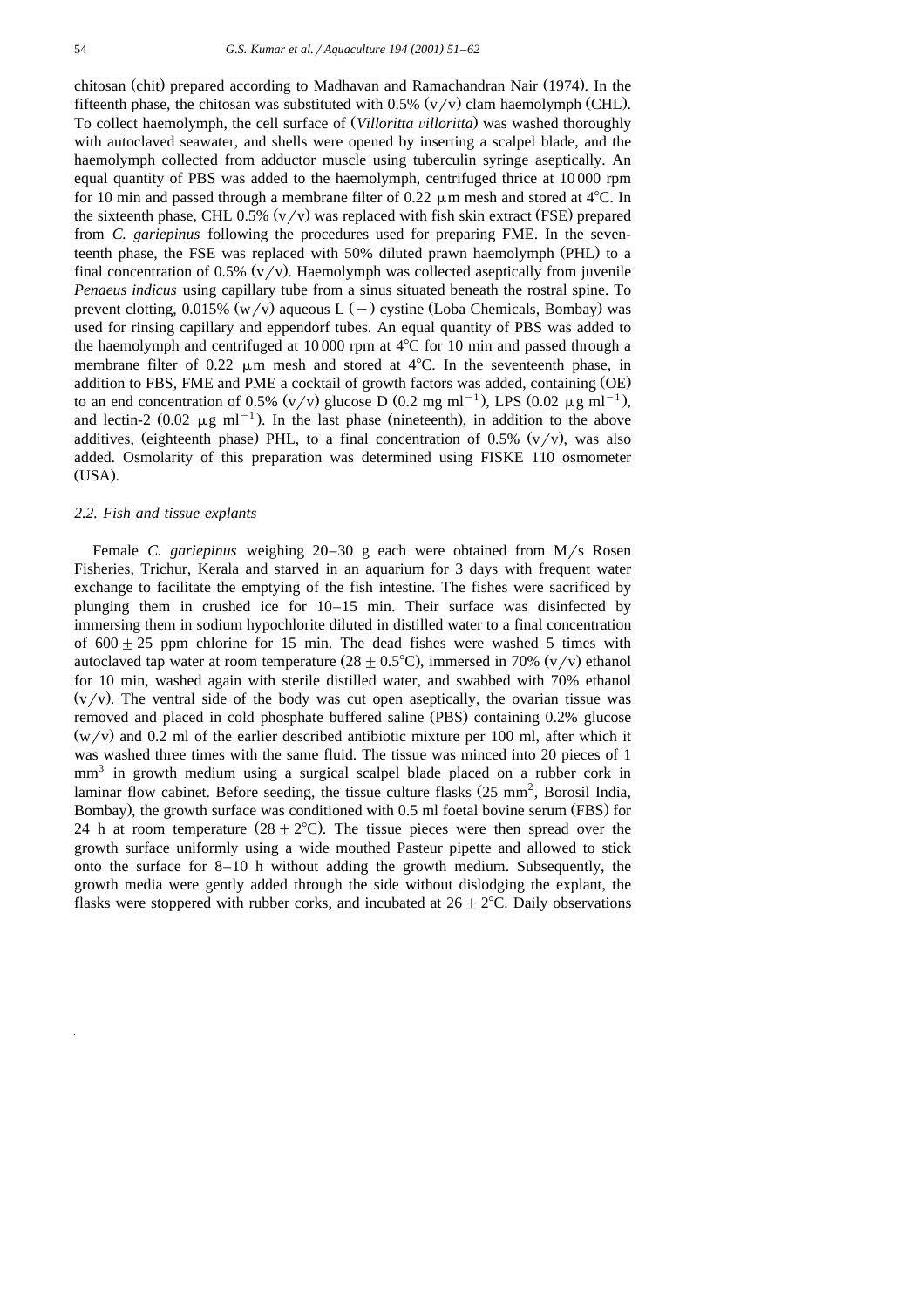were made for the percentage of attachment, proliferation of cells and monolayer formation under an inverted phase contrast microscope (Zeiss Axiovert 25 CFL, Germany). The incubation continued until sufficient cells were present for subculturing.

# *2.3. Subculturing*

To develop an appropriate cell dislodgement solution and a protocol for its effective application, the following series of experiments were conducted in 12 phases. First, a trypsin phosphate versene glucose (TPVG) solution, containing (in g  $1^{-1}$ ) NaCl, 8; KCl, 0.2;  $Na<sub>2</sub> HPO<sub>4</sub>$ , 1.15;  $KH<sub>2</sub>PO<sub>4</sub>$ , 0.2 (SLR Bombay); disodium versenate (EDTA) (Difco), 0.2; glucose, 0.5 (HI-MEDIA Laboratories); trypsin (Sigma) 1.0 and phenol red 0.01, was made. In the subsequent three phases, the above TPVG solution was diluted with phosphate buffered saline  $(PBS)$  to obtain final concentrations of 0.1, 0.05 and 0.025 mg  $1^{-1}$  trypsin. In the fifth and sixth phases of the experiment, non-enzymatic cell dissociation solution-1 (NES 1) (C.5789, Lot 12540258, Sigma) prepared in Hank's balanced salts solution (HBSS) without calcium and magnesium, Sigma) and non-enzymatic cell dissociation solution-2 (NES 2)  $(C.5914$  Lot 125H 0010, Sigma) prepared in HBSS without calcium and magnesium were employed. In the subsequent two phases, the NESs were diluted to obtain 50% strength using PBS as described before. As the ninth and tenth phases, the above enzymatic and non-enzymatic solutions, such as diluted TPVG solution containing  $0.025\%$  trypsin and NES 1 (50%) as one lot and TPVG containing  $0.025\%$  trypsin and NES 2 (50%) as the other were mixed at 1:1 ratio and used. In all subculturing ways, complete medium was decanted off, the cells were washed gently thrice with PBS without calcium and magnesium, and rinsed twice with the cell extraction solution, after which the supernatant was decanted every time. The bottles were observed for rounding of cells, and once rounding was observed, the reaction was stopped by adding 0.5-ml foetal bovine serum (FBS). Subsequently, the growth medium was added and the flask was swung around gently to dislocate/extract the cells. The cell suspensions were transferred to fresh sterile tissue culture  $25 \text{ mm}^2$ flasks. In all instances, the percentage of extracted cells and the subsequent level of attachment of cells in new flasks were estimated by microscopic observations. In addition to this, cells were also extracted with Pasteur pipettes and also by scraping using cell scrapers with fresh growth medium at  $26 \pm 0.5^{\circ}\text{C}$ .

#### **3. Results**

The response of the ovarian tissue of African catfish (C. *gariepinus*) to the different media is summarized in Table 1. Among the three basic media tested Leibovitz-15  $(L-15)$ , when supplemented with foetal bovine serum (FBS) and fish muscle extract (FME) supported higher percentage attachment of explants leading to cell proliferation than minimum essential medium (MEM) and M199 with the same supplements. When this medium was further enriched with prawn muscle extract (PME), lectin-2 or lipopolysaccharides (LPS), the tissue attachment and percentage confluency increased. Final addition of lectin-1 did not make considerable changes. If in place of the above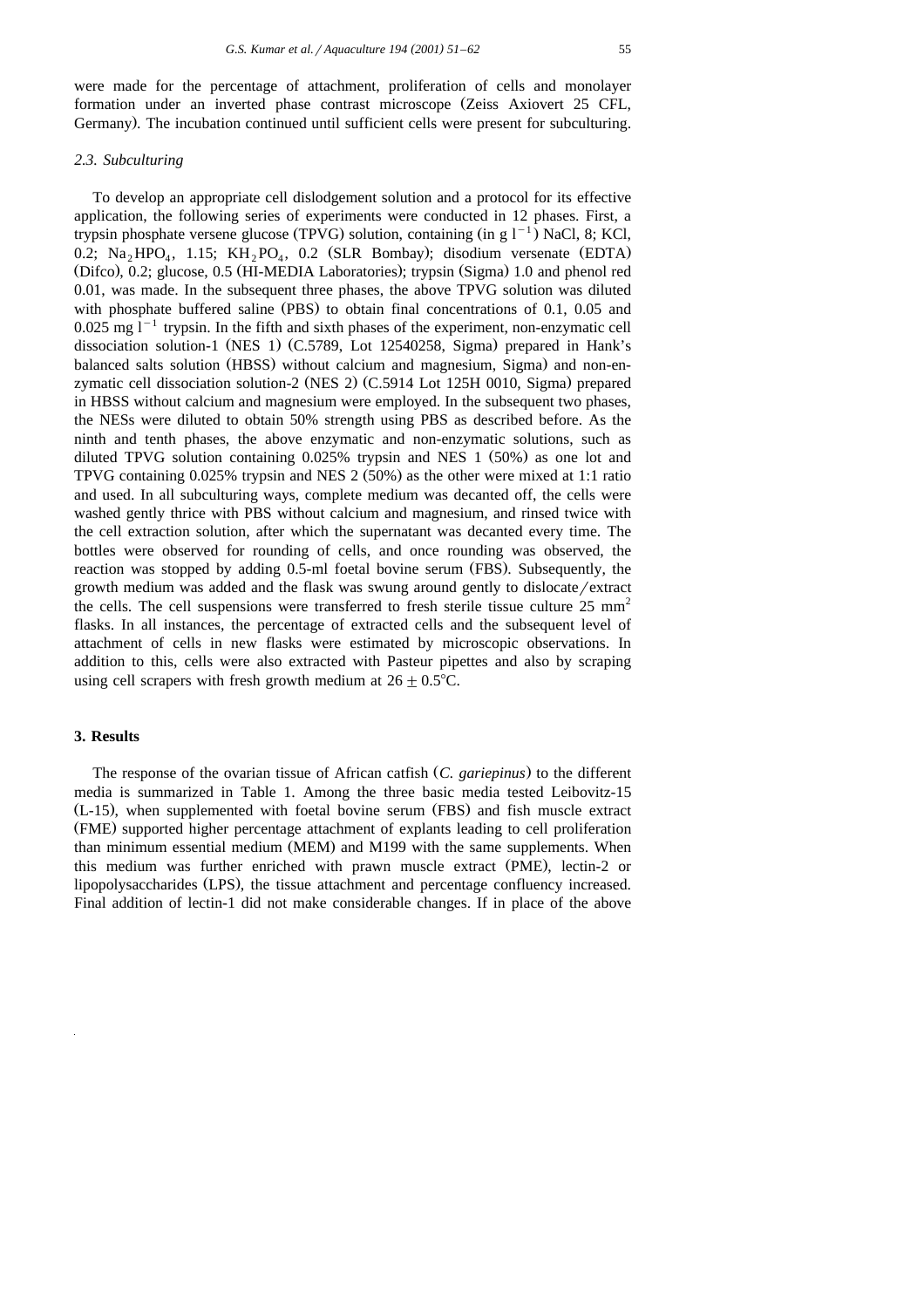Table 1

Attachment of explants and subsequent growth after passaging ovarian tissue of *C. gariepinus* in relation to varying combinations of media, growth factors and mitogens

| Phase          |            | Medium Supplements                                                  | Percent  | Time taken                          | Growth and  |
|----------------|------------|---------------------------------------------------------------------|----------|-------------------------------------|-------------|
| number         |            |                                                                     |          | attachment for attachment monolayer |             |
|                |            |                                                                     | of the   | and beginning formation @           |             |
|                |            |                                                                     | explants | of cell                             |             |
|                |            |                                                                     |          | proliferation                       |             |
|                |            |                                                                     |          | in hours                            |             |
| $\mathbf{1}$   | M199       | 10% FBS                                                             | 30       | 72                                  | $+$         |
|                | <b>MEM</b> | 10% FBS                                                             | 30       | 72                                  | $^{+}$      |
|                | $L-15$     | 10% FBS                                                             | 35       | 72                                  | $^{+}$      |
| $\mathfrak{2}$ | M199       | $10\%$ FBS + $10\%$ FME                                             | 30       | 72                                  | $^{+}$      |
|                | <b>MEM</b> | 10% FBS + 10% FME                                                   | 30       | 72                                  | $\ddot{}$   |
|                | $L-15$     | $10\%$ FBS + $10\%$ FME                                             | 40       | 72                                  | $+ +$       |
| 3              | M199       | $10\%$ FBS + $10\%$ PME                                             | 30       | 72                                  | $+$         |
|                | MEM        | 10% FBS + 10% PME                                                   | 35       | 72                                  | $+$         |
|                | $L-15$     | 10% FBS + 10% PME                                                   | 40       | 48                                  | $+ +$       |
| 4              | M199       | $10\%$ FBS + $10\%$ FME + $10\%$ PME                                | 40       | 72                                  | $\ddag$     |
|                | <b>MEM</b> | $10\%$ FBS + $10\%$ FME + $10\%$ PME                                | 44       | 72                                  | $+$         |
|                | $L-15$     | $10\%$ FBS + $10\%$ FME + $10\%$ PME                                | 65       | 48                                  | $++ +$      |
| 5              | M199       | $10\%$ FBS + $10\%$ FME + $10\%$ PME + Lec1 <sup>*</sup>            | 40       | 72                                  | $^{+}$      |
|                | <b>MEM</b> | 10% FBS + 10% FME + 10% PME + Lec1 <sup>*</sup>                     | 45       | 72                                  | $+$         |
|                | $L-15$     | 10% FBS + 10% FME + 10% PME + Lec1 <sup>*</sup>                     | 65       | 48                                  | $+ + +$     |
| 6              | M199       | $10\%$ FBS + $10\%$ FME + $10\%$ PME + Lec2 $*$                     | 40       | 72                                  | $\ddot{}$   |
|                | MEM        | 10% FBS + 10% FME + 10% PME + Lec2 $*$                              | 45       | 72                                  | $+$         |
|                | $L-15$     | 10% FBS + 10% FME + 10% PME + Lec2 $*$                              | 75       | 48                                  | $+ + + +$   |
| 7              | M199       | 10% FBS + 10% FME + 10% PME + LPS $*$                               | 43       | 72                                  | $+$         |
|                | MEM        | 10% FBS + 10% FME + 10% PME + LPS $*$                               | 45       | 72                                  | $+ +$       |
|                | $L-15$     | 10% FBS + 10% FME + 10% PME + LPS $*$                               | 70       | 48                                  | $+ + + +$   |
| 8              | M199       | $10\%$ FBS + $10\%$ FME + $10\%$ PME + Glu $\bullet$                | 45       | 72                                  | $++$        |
|                | <b>MEM</b> | $10\%$ FBS + $10\%$ FME + $10\%$ PME + Glu $\bullet$                | 48       | 72                                  | $+ +$       |
|                | $L-15$     | $10\%$ FBS + $10\%$ FME + $10\%$ PME + Glu $\bullet$                | 80       | 36                                  | $+ + + +$   |
| 9              | M199       | $10\%$ FBS + $10\%$ FME + $10\%$ PME + Suc $\bullet$                | 48       | 72                                  | $+ +$       |
|                | MEM        | 10% FBS + 10% FME + 10% PME + $Suc$ <sup><math>\bullet</math></sup> | 45       | 72                                  | $+ +$       |
|                | $L-15$     | $10\%$ FBS + $10\%$ FME + $10\%$ PME + Suc $\bullet$                | 70       | 48                                  | $++ +$      |
| 10             | M199       | 10% FBS + 10% FME + 10% PME + Tre $\bullet$                         | 35       | 72                                  | $+ +$       |
|                | MEM        | $10\%$ FBS + $10\%$ FME + $10\%$ PME + Tre                          | 40       | 72                                  | $+ +$       |
|                | $L-15$     | 10% FBS + 10% FME + 10% PME + Tre $\bullet$                         | 65       | 48                                  | $+ +$       |
| 11             | M199       | $10\%$ FBS + 10% FME + 10% PME + insulin*                           | 30       | 72                                  | $^{+}$      |
|                | MEM        | $10\%$ FBS + $10\%$ FME + $10\%$ PME + insulin <sup>*</sup>         | 30       | 72                                  | $^{+}$      |
|                | $L-15$     | 10% FBS + 10% FME + 10% PME + insulin*                              | 20       | 72                                  | $^{+}$      |
| 12             | M199       | $10\%$ FBS + $10\%$ FME + $10\%$ PME + $0.5\%$ OE                   | 70       | 72                                  | $++ +$      |
|                | <b>MEM</b> | $10\%$ FBS + $10\%$ FME + $10\%$ PME + 0.5% OE                      | 65       | 72                                  | $++ +$      |
|                | $L-15$     | $10\%$ FBS + $10\%$ FME + $10\%$ PME + 0.5% OE                      | 90       | 24                                  | $+ + + + +$ |
| 13             | M199       | $10\%$ FBS + $10\%$ FME + $10\%$ PME + 0.5% PSE 10                  |          | 72                                  | $^{+}$      |
|                | MEM        | 10% FBS + 10% FME + 10% PME + 0.5% PSE 10                           |          | 72                                  | $+$         |
|                | L-15       | 10% FBS + 10% FME + 10% PME + 0.5% PSE 30                           |          | 48                                  | $+ +$       |
| 14             | M199       | 10% FBS + 10% FME + 10% PME + 0.5% Chit 10                          |          | 72                                  | $^{+}$      |
|                | MEM        | 10% FBS + 10% FME + 10% PME + 0.5% Chit 12                          |          | 72                                  | $^{+}$      |
|                | $L-15$     | 10% FBS + 10% FME + 10% PME + 0.5% Chit 30                          |          | 48                                  | $+ +$       |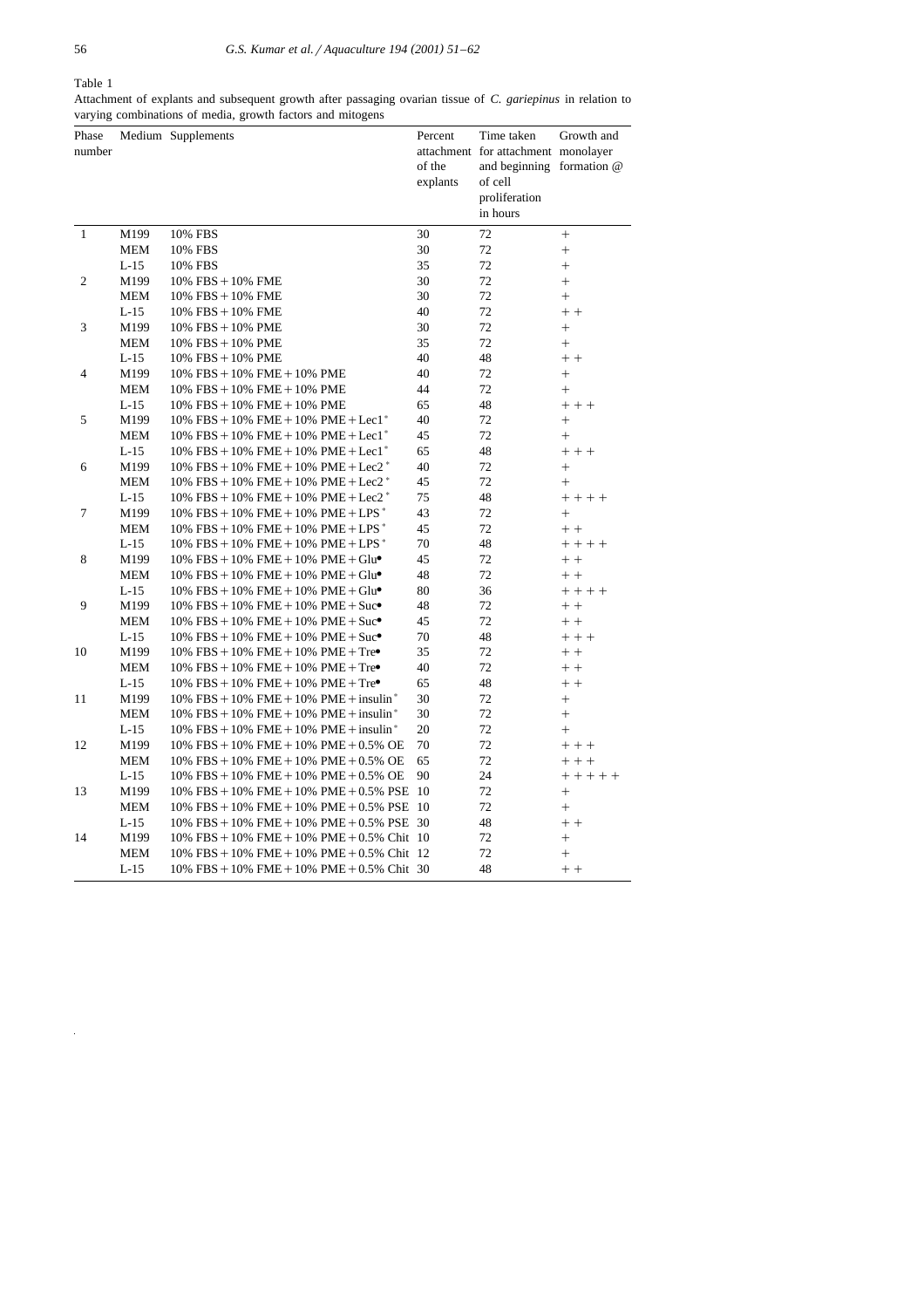Table 1 (continued)

| Phase<br>number |            | Medium Supplements                                                                                                               | Percent<br>attachment<br>of the<br>explants | Time taken<br>for attachment<br>and beginning<br>of cell<br>proliferation<br>in hours | Growth and<br>monolayer<br>formation @ |
|-----------------|------------|----------------------------------------------------------------------------------------------------------------------------------|---------------------------------------------|---------------------------------------------------------------------------------------|----------------------------------------|
| 15              | M199       | $10\%$ FBS + $10\%$ FME + $10\%$ PME<br>$+0.5\%$ CHL                                                                             | 25                                          | 72                                                                                    | $+$                                    |
|                 | <b>MEM</b> | $10\%$ FBS + $10\%$ FME + $10\%$ PME<br>$+0.5\%$ CHL                                                                             | 30                                          | 72                                                                                    | $^{+}$                                 |
|                 | $L-15$     | $10\%$ FBS + $10\%$ FME + $10\%$ PME<br>$+0.5\%$ CHL                                                                             | 25                                          | 72                                                                                    | $+$                                    |
| 16              | M199       | $10\%$ FBS + $10\%$ FME + $10\%$ PME<br>$+0.5%$ FSE                                                                              | 60                                          | 48                                                                                    | $^{+}$                                 |
|                 | <b>MEM</b> | $10\%$ FBS + $10\%$ FME + $10\%$ PME<br>$+0.5%$ FSE                                                                              | 45                                          | 72                                                                                    | $+$                                    |
|                 | $L-15$     | $10\%$ FBS + $10\%$ FME + $10\%$ PME<br>$+0.5%$ FSE                                                                              | 70                                          | 48                                                                                    | $^{+}$                                 |
| 17              | M199       | $10\%$ FBS + $10\%$ FME + $10\%$ PME<br>$+0.5\%$ PHL                                                                             | 60                                          | 48                                                                                    | $+ +$                                  |
|                 | <b>MEM</b> | $10\%$ $\text{FBS} + 10\%$ $\text{FME} + 10\%$ $\text{PME}$<br>$+0.5\%$ PHL                                                      | 65                                          | 48                                                                                    | $++$                                   |
|                 | $L-15$     | $10\%$ FBS + $10\%$ FME + $10\%$ PME<br>$+0.5\%$ PHL                                                                             | 70                                          | 48                                                                                    | $+++$                                  |
| 18              | M199       | $10\%$ FBS + $10\%$ FME + $10\%$ PME<br>$+0.5\%$ OE + Lec2 <sup>*</sup> + LPS <sup>*</sup> + Glu•                                | 45                                          | 72                                                                                    | $+++$                                  |
|                 | <b>MEM</b> | $10\%$ FBS + $10\%$ FME + $10\%$ PME<br>$+0.5\%$ OE $+$ Lec2 <sup>*</sup> $+$ LPS <sup>*</sup> $+$ Glu $\bullet$                 | 40                                          | 72                                                                                    | $++ +$                                 |
|                 | $L-15$     | $10\%$ FBS + $10\%$ FME + $10\%$ PME<br>$+0.5\%$ OE $+$ Lec2 <sup>*</sup> $+$ LPS <sup>*</sup> $+$ Glu $\bullet$                 | 95                                          | 24                                                                                    | $+ + + + + +$                          |
| 19              | M199       | $10\%$ FBS + $10\%$ FME + $10\%$ PME<br>$+0.5\%$ OE + Lec2 <sup>*</sup> + LPS <sup>*</sup> + Glu•<br>$+0.5\%$ PHL                | 60                                          | 72                                                                                    | $++$                                   |
|                 | <b>MEM</b> | $10\%$ FBS + $10\%$ FME + $10\%$ PME<br>$+0.5\%$ OE $+$ Lec2 <sup>*</sup> $+$ LPS <sup>*</sup> $+$ Glu $\bullet$<br>$+0.5\%$ PHL | 50                                          | 72                                                                                    | $++$                                   |
|                 | $L-15$     | $10\%$ FBS + $10\%$ FME + $10\%$ PME<br>$+0.5\%$ OE $+$ Lec2 <sup>*</sup> $+$ LPS <sup>*</sup> $+$ Glu $\bullet$<br>$+0.5\%$ PHL | 96                                          | 24                                                                                    | $+ + + + + + +$                        |

LPS: lipopolysaccharides; Glu: glucose D; Suc: sucrose; Tre: trehalose; OE: ovary extract; PSE: prawn shell extract; Chit: chitosan; CHL: clam haemolymph; PHL: prawn haemolymph; FSE: fish skin extract; +: 10% confluency;  $+ + : 20\%$  confluency;  $+ + : 30\%$  confluency;  $+ + + : 40\%$  confluency;  $+ + + + : 50\%$  confluency;  $*(0.02 \mu g ml^{-1})$ ;  $*(0.2 \text{ mg ml}^{-1})$ .

FBS: foetal bovine serum; FME: fish muscle extract; PME: prawn muscle extract; Lec1: lectin1; Lec2: lectin2;

mitogens, glucose D or sucrose were added, an increased explants attachment and proliferation were observed. However, addition of trehalose, insulin, and prawn shell extract (PSE), chitosan (Chit), clam haemolymph (CHL) or fish skin extract (FSE), in its place decreased the attachment of explants and cell proliferation. The additions of ovary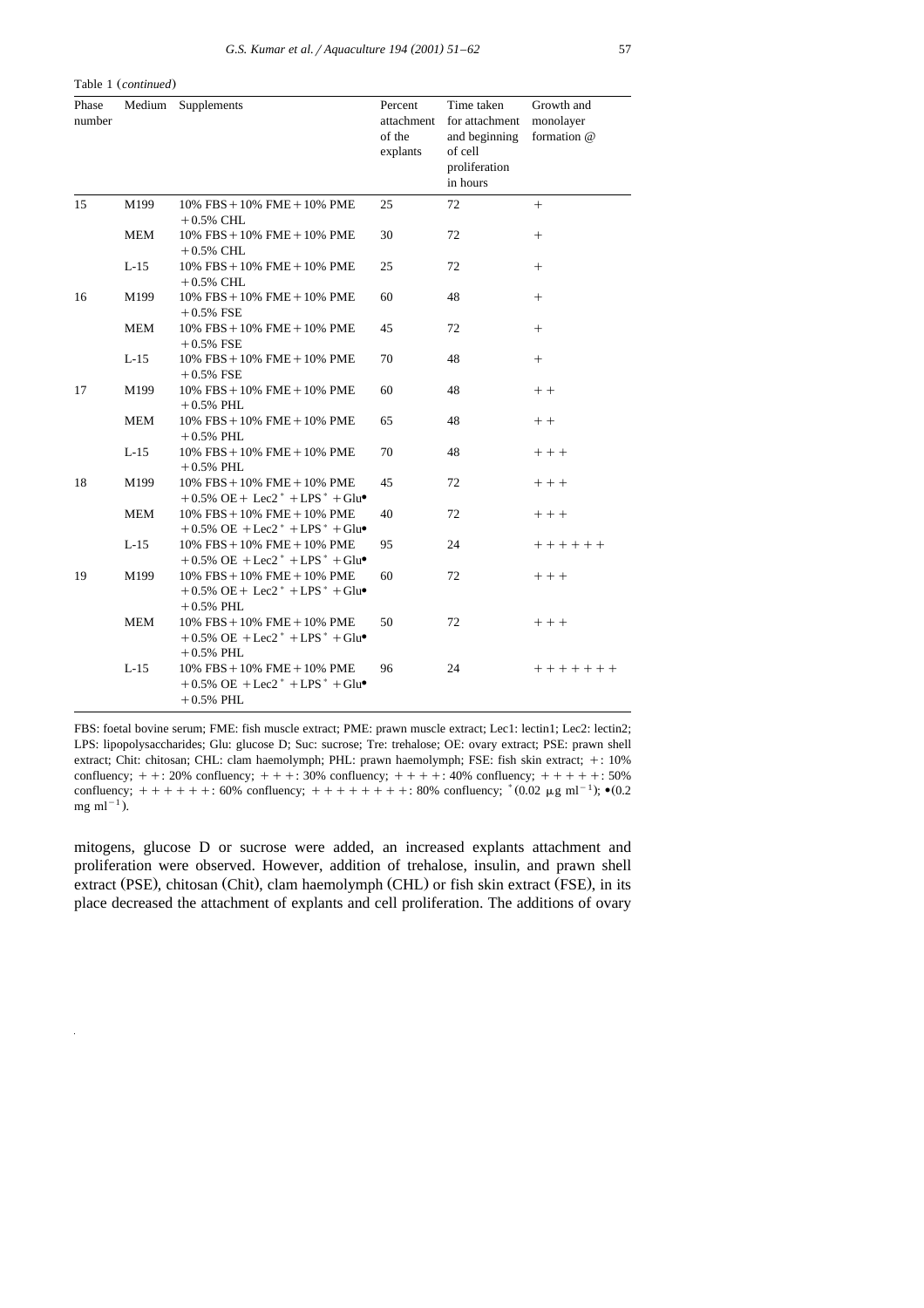

Fig. 1. Attachment of an explant of ovarian tissue from *C. gariepinus* with the formation of monolayer  $(220\times)$ .

extract (OE) in place of other growth factors resulted in strong attachment of the explants and relative good growth of cells. Addition of prawn haemolymph (PHL) in the place of above growth factors yielded equally good explants attachment and cell

Table 2

Application of different cell extraction solutions and techniques in subculturing the primary cell culture systems developed from the ovarian tissue of *C. gariepinus*

| Solution<br>number | Dissociation<br>solution                                      | <b>Extracted cells</b><br>in percent | Attached cells<br>in percent in<br>new bottles |
|--------------------|---------------------------------------------------------------|--------------------------------------|------------------------------------------------|
|                    | TPVG $(0.2\%$ trypsin $(w/v)$ )                               | 100                                  | $\Omega$                                       |
| 2                  | TPVG $(0.1\%$ trypsin $(w/v))$                                | 100                                  | 5                                              |
| 3                  | TPVG $(0.05\%$ trypsin $(w/v))$                               | 70                                   | 10                                             |
| 4                  | TPVG $(0.025\%$ trypsin $(w/v)$                               | 65                                   | 45                                             |
| 5                  | NES <sub>1</sub>                                              | 50                                   | 50                                             |
| 6                  | NES <sub>2</sub>                                              | 60                                   | 45                                             |
|                    | NES 1 (50%)                                                   | 55                                   | 65                                             |
| 8                  | NES 2 (50%)                                                   | 60                                   | 65                                             |
| 9                  | Swinging flask and suck off cells                             | 30                                   | 10                                             |
| 10                 | With cell scraper                                             | 70                                   | 20                                             |
| 11                 | TPVG $(0.025\%$ trypsin(w/v))<br>$+$ NES 1 50% $+$ NES 2 50%  | 80                                   | 85                                             |
| 12                 | TPVG $(0.0125\%$ trypsin(w/v))<br>$+$ NES 1 25% $+$ NES 2 25% | 95                                   | 90                                             |

NES 1: non-enzymatic solution 1; NES 2: non-enzymatic solution 2; TPVG: trypsin phosphate versene glucose.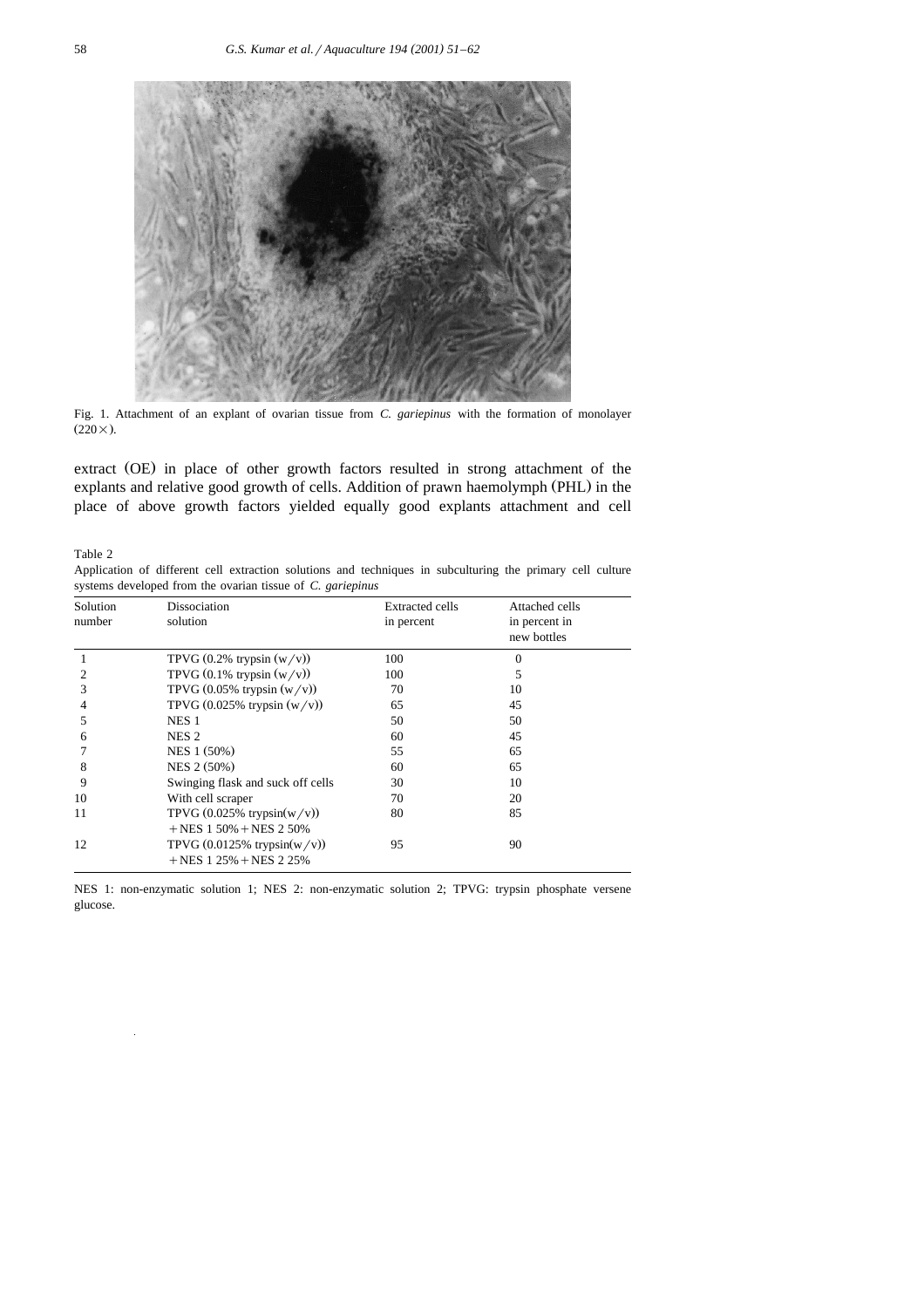Fig. 2. Monolayer formation of the cell culture system developed from ovarian tissue of *C. gariepinus* in the second passage  $(225 \times)$ .

proliferation. Subsequently, when FBS, FME, PME, OE, lectin-2, LPS and glucose D were added in the form of a cocktail to L-15, better results as rapid attachment and formation of a monolayer with 60% confluence (Fig. 1) could be obtained. Later, the



Fig. 3. Monolayer formation of the cell culture system developed from ovarian tissue of *C. gariepinus* in the fourth passage  $(225 \times)$ .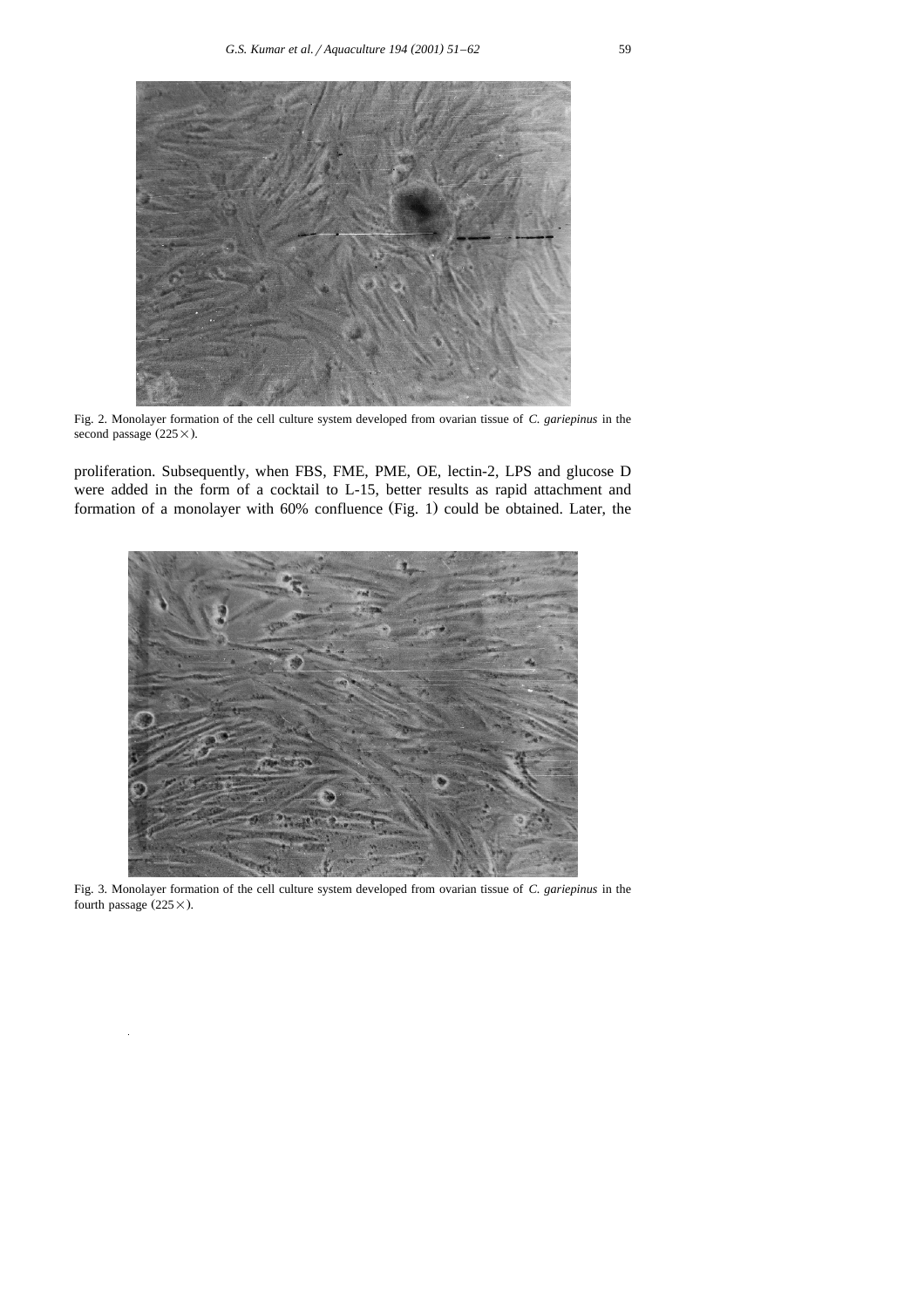above results could further be enhanced by incorporating PHL also to above cocktail by which 80% confluence in the monolayer formation could be achieved. Its osmolarity was found to be  $354 \pm 10$  mOsm. On the basis of this L-15 of phase 19 was used for all further experiments undertaken to develop an appropriate subculturing technique.

The results on the subculturing techniques are presented in Table 2 . Among all the types and combinations of cell extraction solution used, the one which was prepared with equal quantities of trypsin phosphate versene glucose  $(TPVG \text{ containing } 0.0125\%)$ trypsin), non-enzymatic solution 1 (NES 1)  $(25\% \text{ v/v})$  and non-enzymatic solution 2 (NES 2) 25%  $(v/v)$  was found to be best as it resulted in 95% extraction of the cells and 90% subsequent attachment in the new flasks. By using this solution, the cell culture could be passaged 15 times (Figs. 2 and 3) after which they stopped dividing, got loosened and subsequently died off. Between every passage the cell cultures could be maintained for 12–15 days without fluid change. The fingerlings of *C. gariepinus* grow sufficiently large with in 3 months, enough for the removal and utilization of ovary for the cell culture development. From one such fish, more than 50 bottles of primary cell cultures and double the number of diploid cell cultures can be developed for biomedical applications.

## **4. Discussion**

Leibovitz-15  $(L-15)$  was found to be the most suitable medium of the three basic one minimum essential medium (MEM), M199 and L-15, each supplemented with foetal bovine serum (FBS) and fish muscle extract (FME) in terms of its efficacy to support rapid explant attachment and cell proliferation. Suitability of L-15 in supporting fish cell lines compared to that of other media has been documented by Fernandez et al. (1993) when they compared the growth responses of 28 fish cell lines in different media at various temperatures and sodium chloride concentrations. The ovarian tissue of *C. gariepinus* in the present study was found to require tissue derived growth factors present in fish muscle extract (FME), ovary extract (OE) and prawn haemolymph (PHL) for attachment and proliferation. Similar observations were made by Kumar et al. (1998) when they studied the development of a primary cell culture system from the embryonic tissue of *P. reticulata*. Glucose and sucrose were found to be growth enhancers, comparable to lipopolysacharides (LPS) and lectin. However, lectins (concanavalin A) and LPS as mitogens contribute more during subsequent passages of cells to a rapid multiplication, whereby they increase the possibilities of in vitro transformation and establishment. They, therefore, cannot be compared to glucose and sucrose. Yet as energy suppliers, glucose and sucrose have their own importance in the growth medium used. According to Alava and Pascual (1987), glucose, sucrose and trehalose can be used as the energy sources in cell culture systems. By studying in vitro subculture systems from lymphoid organ of *P. monodon*, Hsu et al. (1995) observed that by supplementing the growth medium with glucose, 80% of the cells attached themselves and with trehalose and sucrose an attachment of 50% was seen. In contrast to this, primary cultures of epithelial cells from rainbow trout gills were not found to respond to any of the growth factors employed (Part et al., 1993). This precisely indicates that there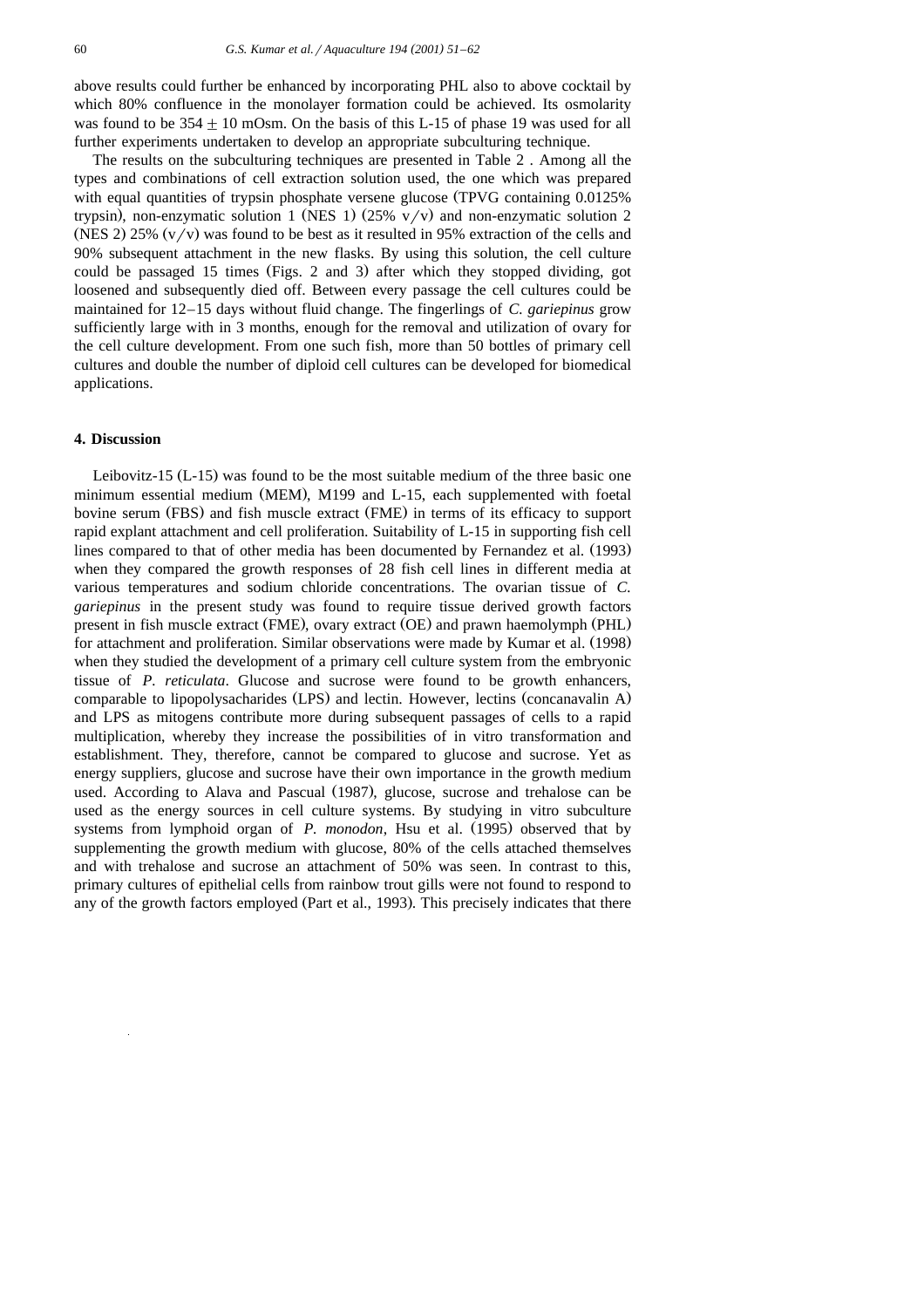is no fixed rule as far as growth factors are concerned and the required growth factors have to be investigated for every fish species studied, and even for every organ used for the cell culture development. Accordingly, L-15 supplemented with FBS  $(10\% \text{ v/v}),$ FME (10%  $v/v$ ), prawn muscle extract (PME) (10%  $v/v$ ), OE (0.5%  $v/v$ ), PHL  $(0.5\%)$ , lectin-2 (concanavalin A)  $(0.02 \mu g \text{ ml}^{-1})$ , LPS  $(0.02 \mu g \text{ ml}^{-1})$ , and glucose D  $(0.2 \text{ mg ml}^{-1})$  is recommended as the growth medium for the initiation and maintenance of a primary cell culture system from the ovarian tissue of *C. gariepinus*. After the fifteenth passage, though they stop multiplication and subsequently perish, there is every possibility for in vitro transformation by artificial means.

Trypsin  $(0.2\% \text{ w/v})$  present in trypsin phosphate versene glucose (TPVG) was found to be toxic to the primary cell culture system developed. By diluting TPVG to a final concentration of 0.025% trypsin, the survival and attachment potential of extracted cells could be enhanced. Almost the same performance could be observed, when non-enzymatic solution (NES) 1 and 2 were used at  $50\%$  v/v dilution. However, the best results were obtained with a cocktail made of equal proportions of TPVG (containing 0.0125% trypsin  $(w/v)$ , 25%  $v/v$ , NES 1 and 2 were employed. The addition of 0.5 ml foetal bovine serum (FBS) to the cell culture after treating with the cell extracting solution improved the viability of cells. As a matter of fact, the cocktail has to be prepared fresh just before use by mixing the three solutions and should not be maintained for prolonged use.

In summary, in this study, a growth medium for the development and maintenance of a cell culture system from the ovarian tissue of *C. gariepinus* has been developed. Moreover, for its subculturing, a cell extraction solution has been developed with which it could be passaged 15 times, after which it ceased multiplication and perished. Between the passages, the cell cultures could be maintained for 12–15 days without fluid change. More work has to be carried out on its in vitro transformation and establishment. This is the first report of a cell culture system from the ovarian tissue of *C. gariepinus*. By using this technique, it should now be possible to develop primary and diploid cell cultures, because the fish can be bred in captivity and fingerlings raised under laboratory conditions.

#### **Acknowledgements**

This work was carried out with the financial assistance from State Committee on Science, Technology and Environment, and Department of Fisheries, Government of Kerala. The first author thanks Cochin University of Science and Technology for the fellowship during the period. The fish fingerlings were provided by  $M/s$ . Rosen Fisheries, Trichur, Kerala for which they are thankfully acknowledged.

## **References**

Alava, V.R., Pascual, F.P., 1987. Carbohydrate requirements of *Penaeus monodon* (Fabricius) juveniles. Aquaculture 61, 211–217.